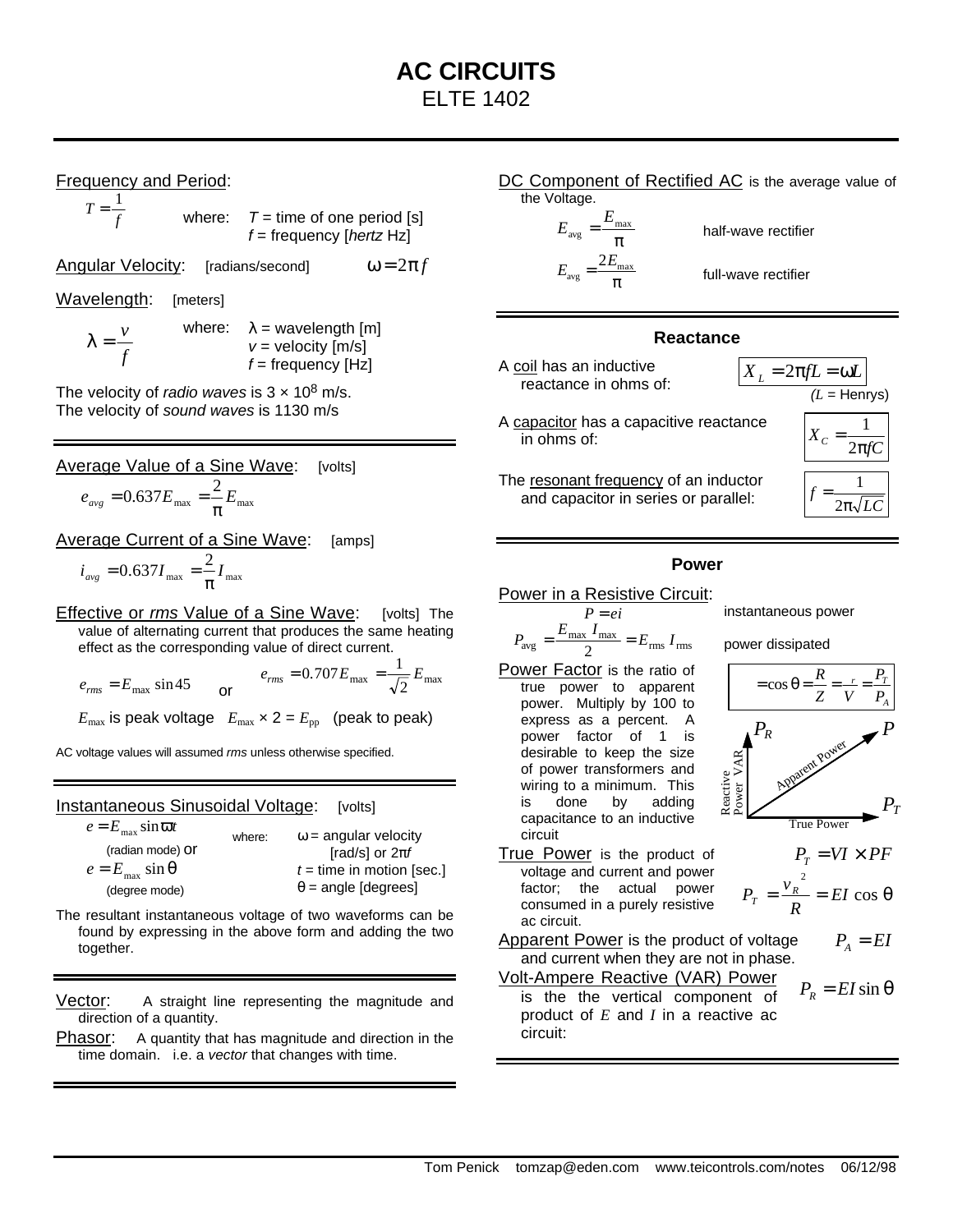| Voltage-Ratio formula, by the                                              |                   |  | $=\frac{V_R}{I} = I$                                                                      |
|----------------------------------------------------------------------------|-------------------|--|-------------------------------------------------------------------------------------------|
| throughout a series circuit, where<br>$X$ and $X$                          | $X$ or $X$ :      |  | $X$ <sup>-</sup>                                                                          |
| Phase Angle:<br>$(\theta$ would be<br>negative in<br>a capacitive circuit) |                   |  | $\tan \theta = \frac{X}{R} = \frac{V_X}{V_R}$ $\cos \theta = \frac{V_R}{V} = \frac{R}{Z}$ |
| Impedance:                                                                 | $Z^2 = R^2 + X^2$ |  | $E = IZ$                                                                                  |
|                                                                            |                   |  | $V^2 = V_R^2 + V_X^2$ $\qquad \frac{Z}{V} = \frac{X_C}{V_C} = \frac{R}{V_R}$              |

In rectangular notation:  $Z = R \pm iX$ 

#### **Series RCL Circuits**

The <u>Resultant Phasor</u>  $X = X_L - X_C$ is in the direction of the larger reactance and determines whether the circuit is inductive or capacitive. If  $X_L$  is larger than  $X_C$ , then the circuit is inductive and *X* is a vector in the upward direction.

$$
\begin{array}{c}\nR \\
R \\
I\n\end{array}
$$

 $X_L$ 

 $V_L$ 

*VC*

*Z R*

*C R*

In series circuits, the amperage is the reference (horizontal) vector. This is observed on the oscilloscope by looking at the voltage across the resistor. The two vector diagrams at right illustrate the phase relationship between voltage, resistance, reactance, and amperage.

**Impedance:** 
$$
Z^2 = R^2 + (X_L - X_C)^2
$$

$$
Z = \frac{R}{\cos \theta}
$$

*I*

*VR*

Impedance may be found by adding the components using vector algebra. By converting the result to polar notation, the phase angle is also found.

For multielement circuits, total each resistance and reactance before using the above formula.

### **Parallel RC and RL Circuits**

$$
I_T = \sqrt{I_R^2 + I_X^2} \qquad \tan \theta = \frac{I_X}{I_R} \qquad I \angle -\theta = \frac{V \angle 0^\circ}{Z \angle \theta}
$$

### **Parallel RCL Circuits**

$$
I_T = \sqrt{I_R^2 + (I_C - I_L)^2}
$$
  

$$
\tan \theta = \frac{I_C - I_L}{I_R}
$$

- To find total current and phase angle in multielement circuits, find *I* for each path and add vectorally. Note that when converting between current and resistance, a division will take place requiring the use of polar notation and resulting in a change of sign for the angle since it will be divided into (subtracted from) an angle of zero.
- Equivalent Series Circuit: Given the *Z* in polar notation of a parallel circuit, the resistance and reactance of the equivalent series circuit is as follows:

$$
R = Z_T \cos q \qquad \qquad X = Z_T \sin q
$$

### **Resonant Circuits**

Resonant Frequency: The frequency at which  $X_L = X_C$ . In a **series**-resonant circuit, the impedance is at its minimum and the current is at its maximum. For a **parallel**-resonant circuit, the opposite is true.

| ${\cal J}$ R | $2\pi\sqrt{LC}$ |
|--------------|-----------------|

Circuit *Q* is the **quality of the circuit**, the ratio of inductive reactance of a coil to its resistance. A *Q* of 10 or greater is considered high *Q*.

$$
Q = \frac{X_L}{r_s} = \frac{E_{capacitor}}{E_{applied}}
$$

*rs* is the series resistance (applies to a coil or a resonant LC circuit)

- If a capacitor is added to form a series-resonant circuit, the *Q* remains the same.
- In a parallel resonant circuit, *Q* can be expressed as:

$$
Q = \frac{I_L}{I_T} = \frac{I_C}{I_T}
$$

$$
I_T = I_C - I_L
$$

Line Current in a parallel-resonant circuit:

.707 of the maximum *current*.

Bandwidth

**series-resonant circuit**: The frequency range between the two points on the frequency response curve that are

| ВW |  |  |
|----|--|--|
|    |  |  |
|    |  |  |

- **parallel-resonant circuit**: The frequency range between the points where the *impedance* is .707 of the maximum.
- The resonant frequency *f<sup>r</sup>* is at the center of the bandwidth.